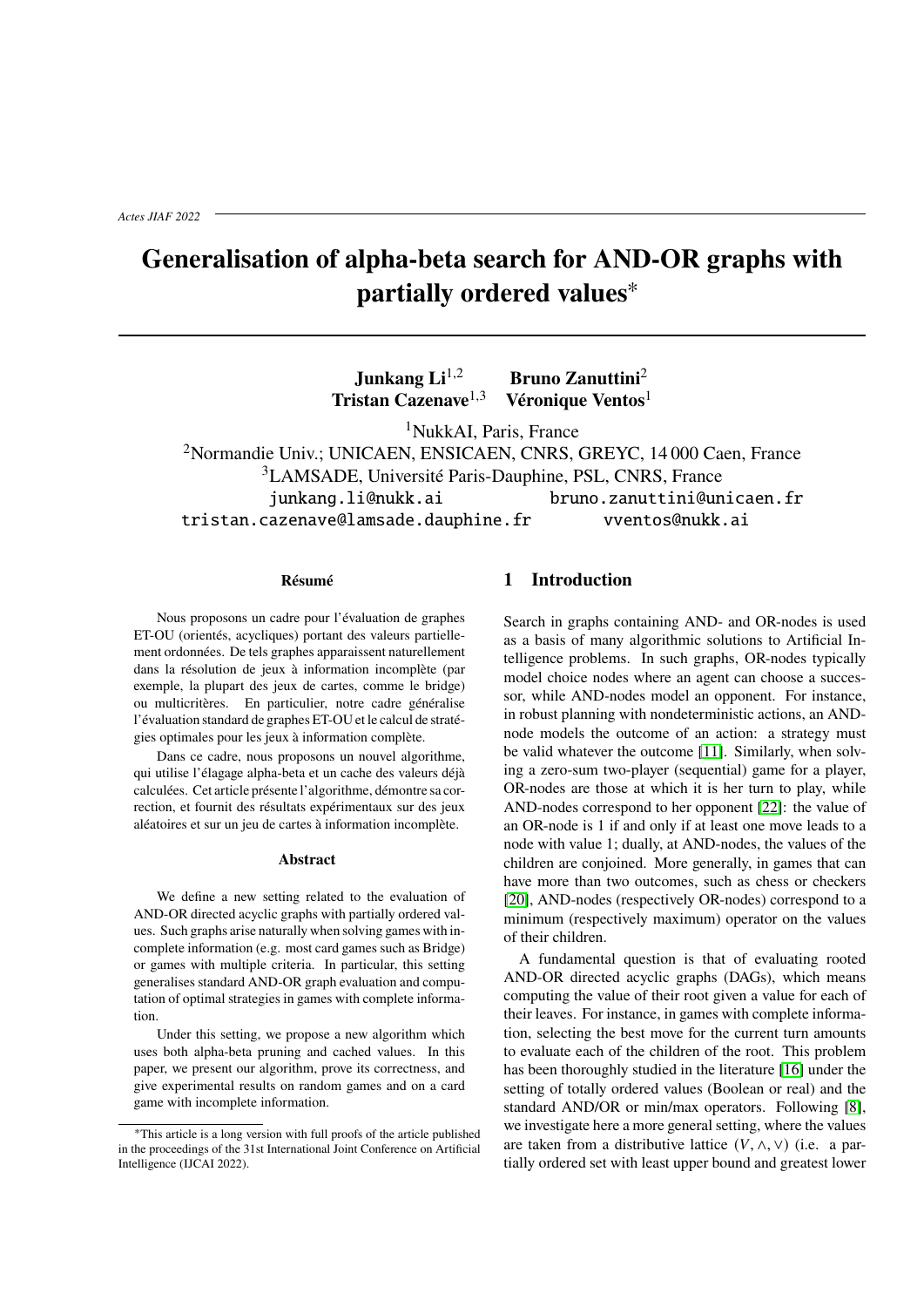bound for any two elements), and operators for AND- and OR nodes are taken to be the meet ∧ and join ∨, respectively. This setting arises naturally in many applications, in particular in games with incomplete information. Example of such games are Skat [\[13,](#page-10-4) [19,](#page-10-5) [5\]](#page-9-1), Bridge [\[14,](#page-10-6) [9,](#page-10-7) [2\]](#page-9-2), Hearts and Spades [\[21\]](#page-10-8).

A well-known technique for evaluating AND-OR graphs is alpha-beta pruning, which maintains a lower bound  $\alpha$  (respectively upper bound  $\beta$ ) on the value of each OR-nodes (respectively AND-nodes), and uses them to prune some of their successors. This technique is currently used in strong chess programs [\[10\]](#page-10-9) combined with sophisticated evaluation functions such as NNUE neural networks that were first used in Shogi [\[17\]](#page-10-10). However, the generalisation of alpha-beta pruning to AND-OR DAGs with partially ordered values is nontrivial since two values from a lattice are not always comparable. We build on the seminal work by [\[8\]](#page-9-0) and generalise it by proving the correctness of lattice-valued alpha-beta pruning with the consideration for heuristic functions.

Orthogonally, we investigate caching techniques for alpha-beta pruning in lattice-valued DAGs. The question is again nontrivial because nodes are in general revisited with different  $\alpha$  and  $\beta$  than during previous visits. For this, we propose a new algorithm called 'alpha-beta duo'. We state its correctness and experimentally evaluate its efficiency.

The paper is organised as follows. Preliminaries are given in Sections [2](#page-1-0) and [3.](#page-1-1) We extend the work by [\[8\]](#page-9-0) in Section [4,](#page-2-0) and present alpha-beta duo in Section [5.](#page-4-0) We then report experimental results and conclude.

# <span id="page-1-0"></span>**2 Preliminaries**

The following definitions on posets and lattices are based on [\[4\]](#page-9-3).

**Definition 1.** Let *V* be a set and  $\leq$  be a binary relation on *V*. *Then*  $(V, \leq)$  *is called a* partially ordered set *(poset) if*  $\leq$  *is a partial order (i.e. reflexive, transitive, and antisymmetric).*

For a poset  $(V, \leq)$  and  $S \subseteq V$ , an element  $x \in V$  is called an *upper bound* (UB) of S if  $s \leq x$  holds for all  $s \in S$ , and x is called a *least upper bound* (LUB) if in addition  $x \le y$ holds for any UB  $y$  of S. If S has an LUB, then it is unique. The greatest lower bound  $(GLB)$  of  $S$  is defined dually. For  $x, y \in V$ , we write  $x \lor y$  ('*x join*  $y$ ') and  $x \land y$  ('*x meet*  $y'$ ) respectively for the LUB and GLB of  $\{x, y\}$ , when they exist.

**Definition 2.** *A poset*  $(V, \leq)$  *is called a* distributive lattice *if*

- *for all*  $x, y \in V$ ,  $x \vee y$  *and*  $x \wedge y$  *exist,*
- *for all*  $x, y, z \in V$ ,  $x \vee (y \wedge z) = (x \vee y) \wedge (x \vee z)$ ,
- *for all*  $x, y, z \in V$ ,  $x \wedge (y \vee z) = (x \wedge y) \vee (x \wedge z)$ .

*It is moreover said to be* bounded *if there are elements* ⊥,  $\top \in V$  *satisfying*  $\bot \leq x$  *and*  $x \leq \top$  *for any*  $x \in V$ .

In the remainder of this paper, we denote by  $(V, \leq, \wedge, \vee)$ an arbitrary bounded distributive lattice.

**Example 1.** Let *S* be a set and let  $2<sup>S</sup>$  denote its powerset. *Then*  $(2^S, ⊆, ∩, ∪)$  *is a bounded distributive lattice with set inclusion* ⊆ *as partial order, set intersection* ∩ *and set union* ∪ *respectively as meet and join,* ∅ *as* ⊥*, and as* ⊤*.*

We denote any directed acyclic graph (DAG) by  $G =$  $(N, C)$ , where N is the set of nodes, and  $C : N \rightarrow 2^N$  is a function that yields the set of *children* of each node. A *root r* is a node without predecessor (i.e. for any  $n \in N$ ,  $r \notin C(n)$ , and a *leaf* is a node without child. We denote the set of leaves of a DAG  $G$  by  $L_G$ . We only consider *rooted* DAGs, which contain a (necessarily unique) root r such that there exists a directed path to every vertex from  $r$ .

An  $AND-OR$  DAG is a rooted DAG  $(N, C, r)$  equipped with a labelling function  $\ell : N \to \{A, O\}$ . Nodes labelled by A and O are respectively called *AND-nodes* and *ORnodes*. Note that we do not impose nodes to be alternating.

# <span id="page-1-1"></span>**3 Problem setting**

We are interested in the problem of evaluating the root value of an AND-OR DAG, given values for all its leaves. Formally, given an AND-OR DAG  $G = (N, C, r, \ell)$ , a bounded distributive lattice ( $V, \leq, \wedge, \vee$ ), and an evaluation function  $e: L_G \to V$  assigning a value in V to each leaf of G, the goal is to compute  $v(r)$ , where the value  $v(n)$  of  $n \in N$  is defined recursively by:

- for a leaf node *n*,  $v(n) := e(n)$ ;
- for an internal AND-node  $n, v(n) := \bigwedge_{c \in C(n)} v(c)$ ;
- for an internal OR-node *n*,  $v(n) := \bigvee_{c \in C(n)} v(c)$ .

Since G is a DAG, the function  $v : N \to V$  is well-defined.

**Example 2.** *Consider the DAGs in Figure [1,](#page-2-1) where circle and square nodes represent AND-nodes and OR-nodes, respectively. On the left, the lattice is the set of Boolean vectors of length* 4 *(denoted as words), with bitwise AND and bitwise OR as meet and join, respectively. One can easily verify that*  $v(r) = 1100$ *. On the right, the lattice is the set of Boolean vectors of length* 3*, and*  $v(R) = 001$ *.* 

#### **Example applications**

Many important problems are in fact AND-OR DAG evaluation in disguise. The simplest one is Boolean circuit evaluation. Here AND- and OR-nodes model AND and OR gates, the lattice is the Boolean algebra (i.e.  $V = \{0, 1\}$ ) with  $0 \leq 1$  and logical conjunction and disjunction as meet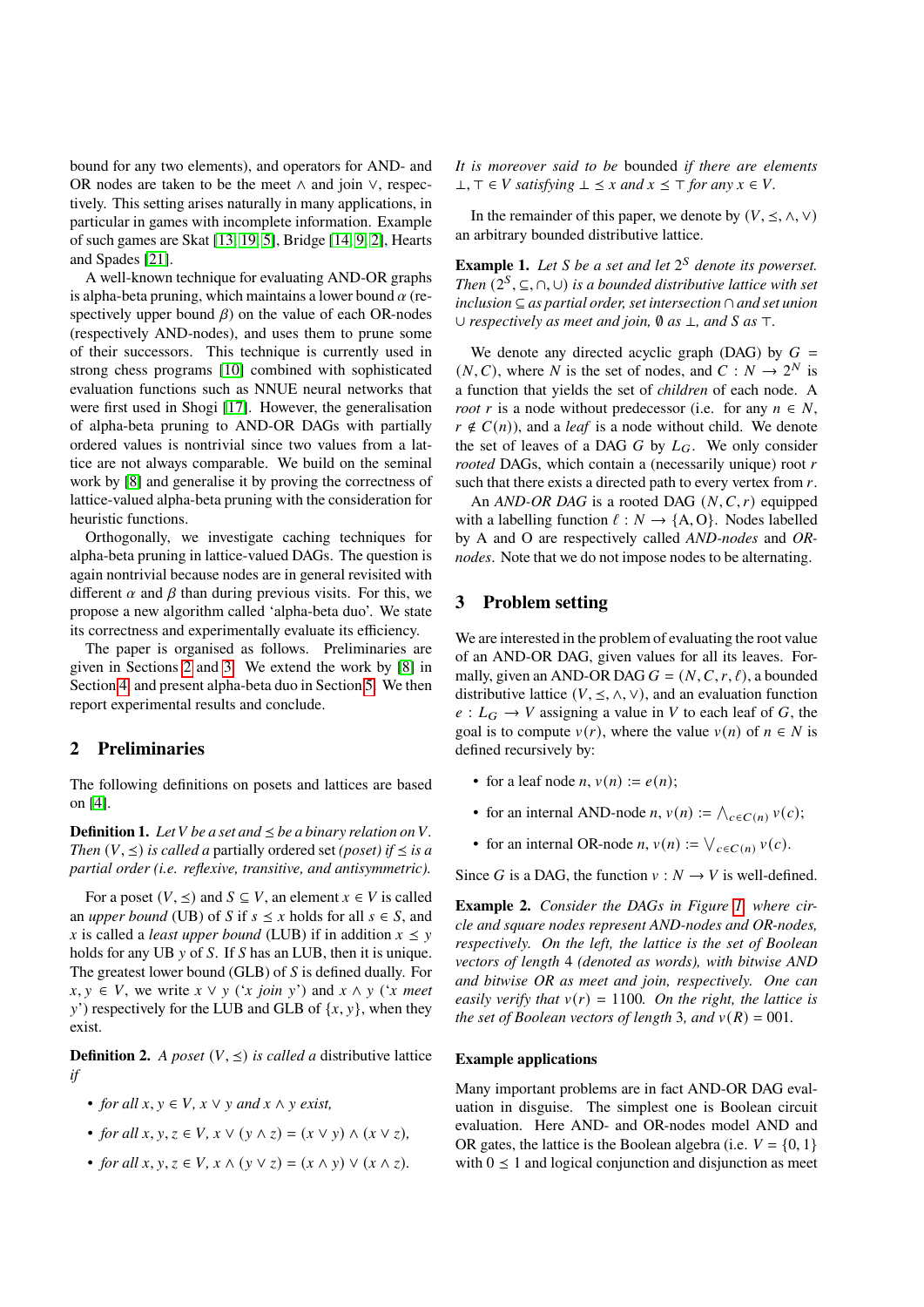

<span id="page-2-1"></span>Figure 1: Two AND-OR DAGs with partially ordered values.

and join), and the evaluation function encodes the inputs of the circuit.

Solving a game with complete information typically involves computing the minimax value of a game tree, which can be regarded as evaluating an AND-OR DAG: ANDand OR-nodes are respectively choice nodes of player MIN and of player MAX, the lattice is  $(V, \leq, min, max)$  with V a totally ordered set such as  $\mathbb Z$  or  $\mathbb R$ , and the evaluation function gives the value of terminal nodes, or a heuristic value if the search is cut at some depth. Then the root value is the minimax value of the game.

In games with incomplete information, nontrivial lattices come into play. For example, [\[9\]](#page-10-7) shows that computing the maxmin value of a player amounts to evaluate the game DAG with the lattice  $(2^{2^S}, \leq, \sqcap, \cup)^1$  $(2^{2^S}, \leq, \sqcap, \cup)^1$ , where S is a finite set and  $f \sqcap g = \{ \alpha \cap \beta \mid \alpha \in f, \beta \in g \}$  for any  $f, g \in 2^2$ (i.e.  $f$  and  $g$  are sets of subsets of  $S$ ). We will discuss more about this in Section [6.](#page-7-0)

#### <span id="page-2-0"></span>**4 Alpha-beta pruning under partial order**

Most of the literature on alpha-beta pruning concerns only totally ordered values, such as real numbers. Since AND-OR DAGs with partially ordered values are useful to model richer problems, [\[3\]](#page-9-4) proposed alpha-beta pruning in this new setting for multi-criteria game. [\[8\]](#page-9-0) gave the first thorough study on this subject, and proved in particular that deep pruning is sound for rational players if and only if the set of values is a distributive lattice. [\[15\]](#page-10-11) showed that deep pruning is sound for tropical algebras if rationality is relaxed.

The form of deep  $\alpha$  pruning considered by [\[8\]](#page-9-0) is given in Figure [2](#page-2-3) (left). If  $v \le \alpha$ , then the subtree T can be deeply pruned. To show why this definition of deep pruning does not capture every cut an alpha-beta search should perform when values are partially ordered, consider Figure [2](#page-2-3) (right). The lattice is again the set of Boolean vectors of length 3, with bitwise AND and bitwise OR as meet and join, respectively. When an alpha-beta search algorithm descends to



<span id="page-2-3"></span>Figure 2: Deep pruning *vs* expected pruning.

the bottommost AND-node, the value of  $\alpha$  would be 110. which is the join of the value of an already explored child of two ancestor OR-nodes. We would like the algorithm to prune subtree  $T$  since the value of its parent node cannot be better than the current value of  $\alpha$  (due to the sibling of ). However, deep pruning, as it is defined in the literature such as [\[8\]](#page-9-0), does not apply since the value of  $\alpha$  does not come from a child of one single ancestor node. Note that this phenomenon is specific to lattices that are *not* totally ordered, since otherwise the meet or join (i.e. min or max) of two values is always one of them, hence deep pruning captures any pruning in a standard alpha-beta search.

Another question not formally addressed in the literature is the initialisation of node values. In standard alpha-beta search, one typically initialises the value of an OR-node (respectively AND-node) to be  $\alpha$  (respectively  $\beta$ ) [\[12\]](#page-10-12) or −∞ (respectively +∞) [\[16\]](#page-10-3) (note that −∞ and +∞ translate to ⊥ and ⊤ in our context). However, one may have access to a heuristic evaluation of nodes, typically by evaluating a relaxed version of the problem which is easier to solve. For instance, a player can do no better in a game with incomplete information than in the same game but with complete information. The latter being much easier to solve, the value obtained can be used as a heuristic in the original game with incomplete information. Ideally, initialising values with an accurate heuristic should accelerate the search by finding cuts earlier.

In order to fill these two gaps in the literature, we first formalise alpha-beta search under partial order with ini-tialisation function in Algorithm [1.](#page-3-0) We denote by  $h$  the initialisation function. In general, its value depends on the current  $\alpha$  and  $\beta$ , so we define it to yield a value  $h(n, \alpha, \beta)$  for any node *n* and bounds  $\alpha$  and  $\beta$ . Note that since non-trivial initial value can be used for a node  $n$  (Line [3\)](#page-3-1), a cut may happen even before the first child of  $n$  is explored, hence we update  $\alpha$  and  $\beta$  (Lines [7](#page-3-2) and [9\)](#page-3-3) and determine whether there is a cut (Line [10\)](#page-3-4) at the beginning of the main loop. This is otherwise the same algorithm as in the literature [\[16,](#page-10-3) for instance].

It can be seen that Algorithm [1](#page-3-0) will perform the wished pruning in the example in Figure [2](#page-2-3) (right). By mimicking the proof by [\[12\]](#page-10-12), we prove that such pruning is indeed sound, thereby extending the result by [\[8\]](#page-9-0) to its full form,

<span id="page-2-2"></span><sup>&</sup>lt;sup>1</sup>We abuse the notation to denote by  $2^{2^S}$  the set of subsets of S closed under subsets, i.e. the set of down-sets of  $2^S$ .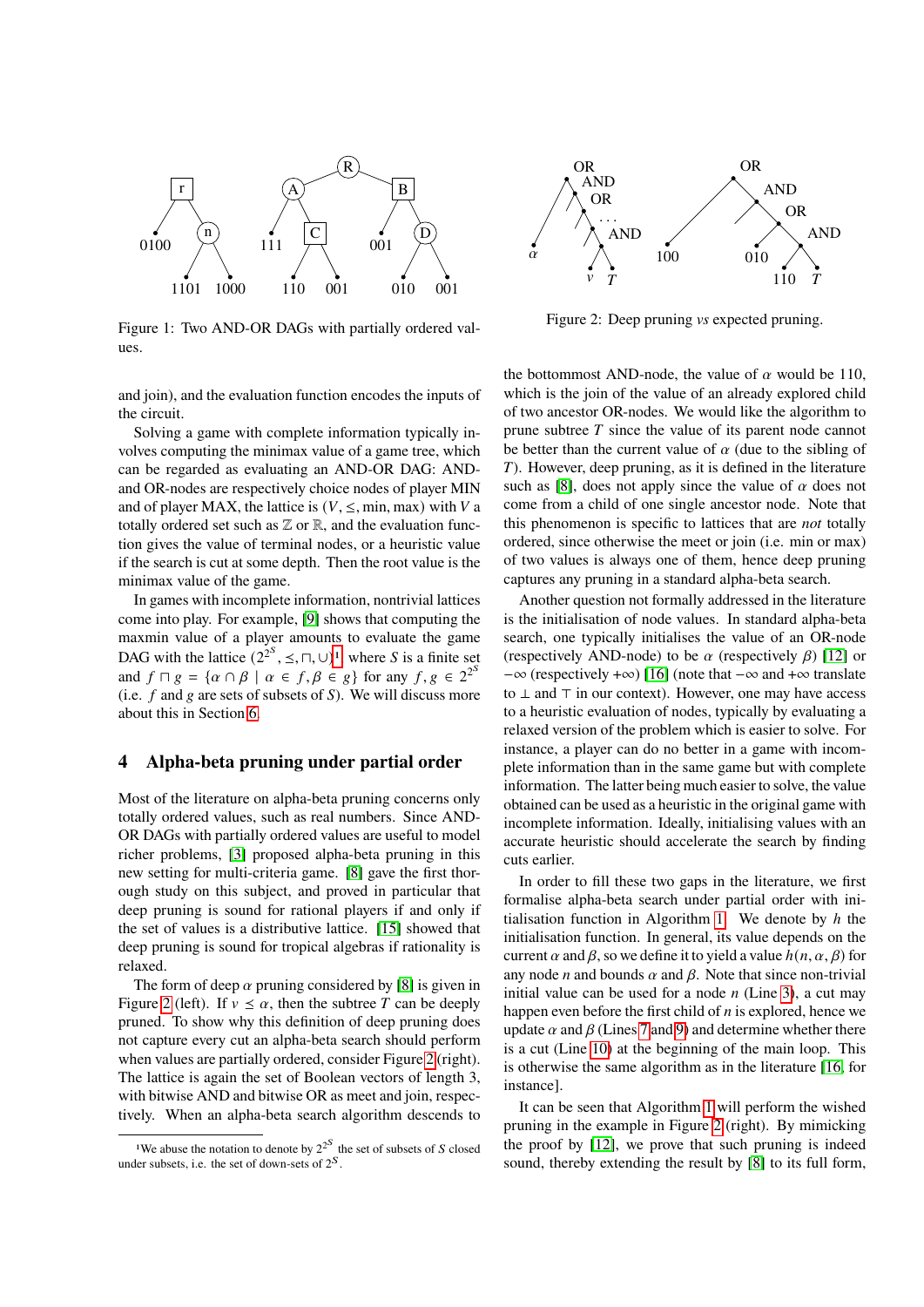**Algorithm 1:** Alpha-beta search

<span id="page-3-4"></span><span id="page-3-3"></span><span id="page-3-2"></span><span id="page-3-1"></span><span id="page-3-0"></span>**def** AlphaBeta(*node*  $n$ ,  $\alpha$ ,  $\beta$ ):  $I = h(n, \alpha, \beta)$  $3 \mid v \leftarrow I$  determine the successor nodes  $n_1, \ldots, n_b$  of n  $\mathbf{5}$  **for** *i* in  $\{1, \ldots, b\}$ : **if** *is an OR-node***:**  $\begin{array}{ccc} \mid & \mid & \alpha \leftarrow \alpha \vee \nu \end{array}$ **8 else:**  $\beta \leftarrow \beta \wedge v$ **if**  $\alpha \geq \beta$ : **11 break**  $v_{child} \leftarrow \text{AlphaBeta}(n_i, \alpha, \beta)$  **if** *is an OR-node***:**  $\vert \vert \vert \vert \vert \nu \leftarrow \nu \vee \nu_{\text{child}}$ **15 else:**  $\vert \vert \vert \vert \vert \vee \leftarrow \nu \wedge \nu_{\text{child}}$ **return**  $\nu$ 

provided that the initialisation function  $h$  satisfies a certain admissibility condition:

**Definition 3.** *A heuristic function* ℎ *is said to be* admissible *for G* and *V if for any* node *n* in *G* and any  $\alpha, \beta \in V$ ,

$$
h(n, \alpha, \beta) \begin{cases} = v(n) & \text{if } n \text{ is a leaf node;} \\ \ge v(n) \land \beta & \text{if } n \text{ is an AND-node;} \\ \le v(n) \lor \alpha & \text{if } n \text{ is an OR-node.} \end{cases}
$$

J.

Note that this condition is satisfied for the initialisation values usually used in the literature, such as  $\alpha$  or  $-\infty$  for OR-nodes (and  $\beta$  or + $\infty$  for AND-nodes). It is also satisfied when  $h(n, \alpha, \beta)$  overestimates  $v(n)$  for internal AND-nodes and underestimates it for internal OR-nodes.

We denote the value returned by Algorithm [1](#page-3-0) with input  $n, \alpha, \beta$  by  $f(n, \alpha, \beta)$ . The correctness of Algorithm [1](#page-3-0) is a consequence of the following central result.

<span id="page-3-9"></span>**Proposition 1.** *If h is an admissible heuristic function for G* and *V*, then for any node *n* of *G* and any  $\alpha, \beta \in V$ , we *have*

<span id="page-3-5"></span>
$$
\beta \wedge (\alpha \vee f(n, \alpha, \beta)) = \beta \wedge (\alpha \vee v(n)). \tag{1}
$$

*Proof.* The proof is based on structural induction. We will only focus on OR nodes, since the case for AND nodes is completely symmetric. So let  $n$  be an OR node and let us consider the execution of the function call AlphaBeta $(n, \alpha, \beta)$ .

If *n* is a leaf, then  $f(n, \alpha, \beta) = h(n, \alpha, \beta) = v(n)$  since h is admissible, hence equality [\(1\)](#page-3-5) holds trivially.

Now consider an internal OR node *n*. Let  $b \ge 1$  be the number of children of *n* and let  $n_1, \ldots, n_b$  be the children of  $n$ , listed in the same order as in Algorithm [1.](#page-3-0) By definition of the value function,

$$
v(n) = \bigvee_{j=1}^{b} v(n_j).
$$

We assume by induction that all function calls on the children of *n* satisfy equality  $(1)$ .

Let  $k$  be the index of loop during which a break happens (i.e. a cut is found). If no break happens, then  $k$  is taken to be  $b + 1$ . For  $0 \le i \le k$ , let  $v_i$  and  $\alpha_i$  denote the value of v and  $\alpha$  after the *i*th loop<sup>[2](#page-3-6)</sup>. Then we have

$$
v_i = I \vee \bigvee_{j=1}^i f(n_j, \alpha_j, \beta).
$$

In particular,  $v_0 = I$ . In addition,  $\alpha_0 = \alpha$ , and  $\alpha_i = \alpha \vee v_{i-1}$ for  $1 < i < k$ .

To prove equality [\(1\)](#page-3-5) for node  $n$ , we need the following lemma:

**Lemma 1.** *For any*  $0 \le i \le k$ *, we have* 

<span id="page-3-7"></span>
$$
\beta \wedge (\alpha \vee v_i) = \beta \wedge \left( \alpha \vee I \vee \bigvee_{j=1}^{i} v(n_j) \right). \tag{2}
$$

*Proof.* We prove equality [\(2\)](#page-3-7) by an induction on  $i$ . When  $i = 0$ , both sides of equality [\(2\)](#page-3-7) equals  $\beta \wedge (\alpha \vee I)$ , hence the equality holds.

For  $i \geq 1$ ,  $f(n_i, \alpha_i, \beta)$  satisfies equality [\(1\)](#page-3-5) by induction from the main proposition, which means

<span id="page-3-8"></span>
$$
\beta \wedge (\alpha_i \vee f(n_i, \alpha_i, \beta)) = \beta \wedge (\alpha_i \vee v(n_i)). \tag{3}
$$

Notice that  $\alpha_i = \alpha \vee \nu_{i-1}$ , we have

$$
\beta \wedge (\alpha \vee v_i) = \beta \wedge (\alpha \vee v_{i-1} \vee f(n_i, \alpha_i, \beta))
$$
  
=  $\beta \wedge (\alpha \vee v_{i-1} \vee v(n_i))$   
=  $\beta \wedge \left( \alpha \vee I \vee \bigvee_{j=1}^{i-1} v(n_j) \vee v(n_i) \right)$   
=  $\beta \wedge \left( \alpha \vee I \vee \bigvee_{j=1}^{i} v(n_j) \right),$ 

where the second line is due to equality [\(3\)](#page-3-8), the third line is due to distributivity and equality [\(2\)](#page-3-7) applied to  $v_{i-1}$ . Therefore, equality [\(2\)](#page-3-7) holds for all  $0 \le i \le k$ .

Now we can complete the proof of Proposition [1.](#page-3-9) For a non-leaf OR-node *n* with  $b \ge 1$  children, two cases are possible:

<span id="page-3-6"></span><sup>2</sup>By after the 0th loop, we mean before the beginning of the first loop.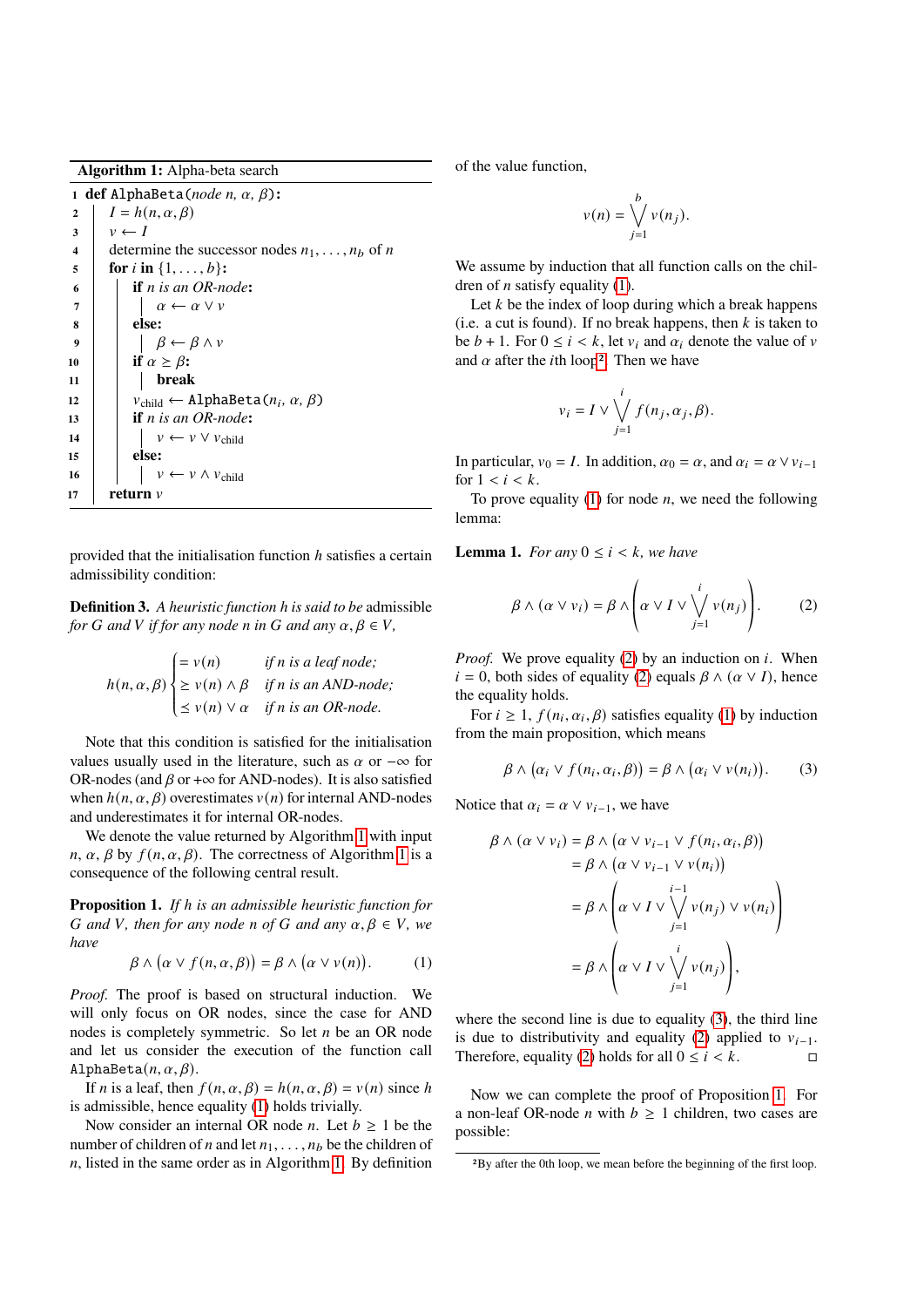• No break has taken place, which means  $k = b + 1$ and the algorithm has looped through all children of *n*. Then we have  $f(n, \alpha, \beta) = v_b$ . Plugging  $i = b$  into equality [\(2\)](#page-3-7), we get

$$
\beta \wedge (\alpha \vee v_b) = \beta \wedge \left(\alpha \vee I \vee \bigvee_{j=1}^{b} v(n_j)\right)
$$

$$
= \beta \wedge (\alpha \vee I \vee v(n))
$$

$$
= \beta \wedge (\alpha \vee v(n))
$$

where the last equality is due to  $I = h(n, \alpha, \beta) \leq$  $v(n) \vee \alpha$  for an OR node since h is admissible. Hence, equality [\(1\)](#page-3-5) holds for node  $n$ .

• A break happens during the kth loop where  $1 \leq k \leq$ b, which means  $\alpha_k = \alpha \vee \nu_{k-1} \geq \beta$  (Line [10](#page-3-4) in Algorithm [1\)](#page-3-0) and  $f(n, \alpha, \beta) = v_{k-1}$ . On the right hand side of equality [\(1\)](#page-3-5), we have

$$
\beta \wedge (\alpha \vee v(n)) = \beta \wedge (\alpha \vee I \vee v(n))
$$
  
=  $\beta \wedge \left(\alpha \vee I \vee \bigvee_{j=1}^{b} v(n_j)\right)$   

$$
\geq \beta \wedge \left(\alpha \vee I \vee \bigvee_{j=1}^{k-1} v(n_j)\right)
$$
  
=  $\beta \wedge (\alpha \vee v_{k-1}),$ 

where the first line is due to  $I \leq \alpha \vee v(n)$ , the second one is by definition of  $v(n)$ , and the last line is due to equality [\(2\)](#page-3-7) applied to  $i = k - 1$ . Hence,

$$
\beta \geq \beta \wedge (\alpha \vee v(n)) \geq \beta \wedge (\alpha \vee v_{k-1}) = \beta,
$$

which means all inequalities are equalities. Hence,

$$
\beta \wedge (\alpha \vee f(n, \alpha, \beta)) = \beta \wedge (\alpha \vee v_{k-1}) = \beta \wedge (\alpha \vee v(n)).
$$

which means, equality  $(1)$  holds for node *n*.

Intuitively, Proposition [1](#page-3-9) states that the value returned by Algorithm [1](#page-3-0) is the exact value of *n* up to a factor of  $\alpha$  and  $\beta$ . So even for partially ordered values, alpha-beta search can be interpreted as search with a pruning window.

Now it follows that Algorithm [1](#page-3-0) is correct in the sense that if we use a lower and an upper bound as the initial search window at a node, we can recover its exact value using the returned value of the algorithm.

<span id="page-4-1"></span>**Corollary 1.** *If h* is admissible for G and V, then for any *node n* of *G* and any  $\underline{v}, \overline{v} \in V$  satisfying  $\underline{v} \leq v(n) \leq \overline{v}$ , *we have*  $v(n) = \overline{v} \wedge (v \vee f(n, v, \overline{v}))$ . In particular,  $v(n) =$  $f(n, \perp, \perp)$ .

*Proof.* Plug  $\alpha = v$  and  $\beta = \overline{v}$  into the equality in Proposi-tion [1,](#page-3-9) and use the fact that  $v \vee v(n) = v(n) = \overline{v} \wedge v(n)$ .  $\Box$ 

Importantly, contrary to the case of totally ordered values, it is *not* true in general that the stronger equality  $v(n)$  =  $f(n, v, \overline{v})$  holds, as the example in Figure [1](#page-2-1) (left) shows. Let  $h(r, \cdot, \cdot) = \bot = 0000$  and  $h(n, \cdot, \cdot) = \top = 1111$ , so that h is admissible. Recall that  $v(r) = 1100$ . For  $v =$ 1000 and  $\overline{v} = 1110$ , indeed  $v \le v(r) \le \overline{v}$ . However,  $f(r, v, \overline{v}) = 1101 \neq v(r)$  since an  $\alpha$ -cut happens in the call on  $n$  (Line [10\)](#page-3-4) after examining its first child, since at this point  $\alpha = \beta = 1100$ . However, since  $\alpha = v$  and  $\beta = \overline{v}$  yield no constraint on the fourth component of the values, we still have  $v(r) = \overline{v} \wedge (\underline{v} \vee f(r, \underline{v}, \overline{v}))$ , as stated in Corollary [1.](#page-4-1)

#### <span id="page-4-0"></span>**5 Alpha-beta duo algorithm**

We now come to the main contribution of our work, namely a caching scheme for reusing previously computed values in an alpha-beta search for partially ordered values. The trouble of standard alpha-beta search is that the returned value is equal to the exact value only up to a factor of  $\alpha$ and  $\beta$ . It is therefore a nontrivial question how to reuse a previously computed value, since subsequent revisits of a node may come with different search windows.

In alpha-beta search with cache for totally ordered values [\[16,](#page-10-3) for instance], one can exploit the fact that with usual value initialisation, the value  $f(n, \alpha, \beta)$  satisfies  $f(n, \alpha, \beta) < \beta \Rightarrow v(n) \le f(n, \alpha, \beta)$  and  $f(n, \alpha, \beta) > \alpha \Rightarrow$  $v(n) \geq f(n, \alpha, \beta)$ . In particular, if  $\alpha < f(n, \alpha, \beta) < \beta$ , then  $f(n, \alpha, \beta) = v(n)$ . Hence by comparing  $f(n, \alpha, \beta)$  to  $\alpha$  and  $\beta$ , one can determine whether it is exact, a lower, or an upper bound, and store it in the cache with an appropriate flag.

However, this does not hold in general for partially or-dered values, as shown on Figure [1](#page-2-1) (right). For  $\alpha = 010$  and  $\beta$  = 110, a  $\beta$ -cut happens after evaluating the first child of C, and an  $\alpha$ -cut after evaluating the first child of D. Hence, the algorithm returns 010 for *, which is neither a lower nor* an upper bound of the exact value 001. In fact, these two values are incomparable in the lattice. If  $R$  is an internal node in a DAG, then caching this returned value 010 may cause an evaluation error when the algorithm revisits *.* 

To tackle this difficulty, we propose a new algorithm named 'alpha-beta duo', which computes a pair of values for all nodes instead of one single value. The algorithm is presented in Algorithm [2,](#page-5-0) where Cache refers to a transposition table the entries of which are pairs of values indexed by nodes of G, and  $(h, h)$  refers to a pair of initialisation functions for which we assume the following property.

**Definition 4.** *A pair*  $(h, \overline{h})$  *of initialisation functions is said to be* admissible *for G* and *V* if *for any node n* in *G*,  $h(n) \le v(n) \le \overline{h}(n)$  *holds, and in addition, if n is a leaf node,*  $h(n) = \overline{h}(n) = v(n)$  *holds.* 

<sup>□</sup>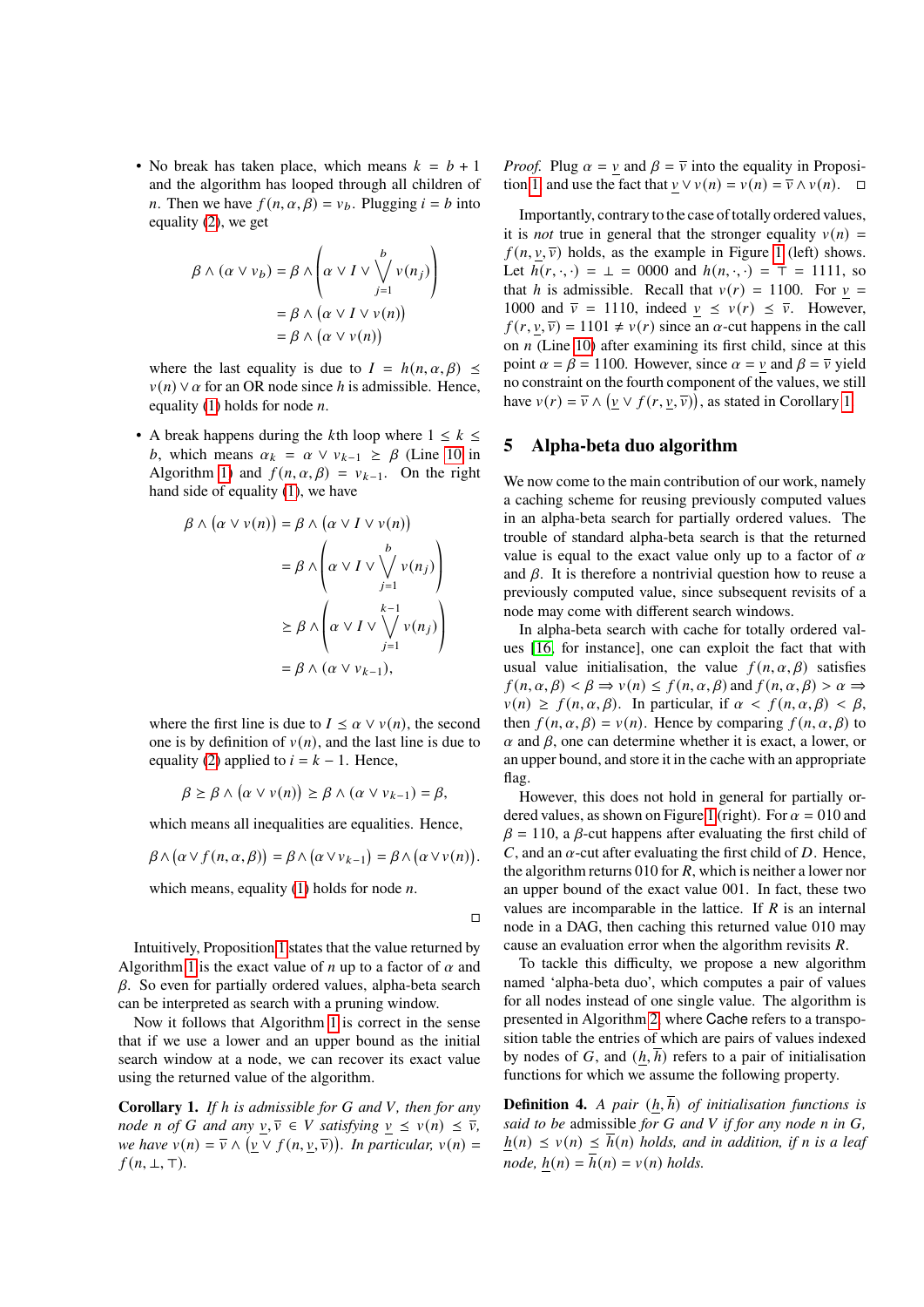In other words, admissible h and  $\overline{h}$  respectively underestimates and overestimates the value of a node. Note that  $h$ and  $\overline{h}$  that assign respectively  $\bot$  and  $\top$  to all internal nodes form an admissible pair, which can always be used if one does not have better heuristic functions.

<span id="page-5-6"></span><span id="page-5-4"></span><span id="page-5-0"></span>**def** AlphaBetaDuo(*node n,*  $\alpha$ *,*  $\beta$ ): **if** *there is an entry for in the cache***:**  $3 \mid (c, \overline{c}) \leftarrow \text{Cache}(n)$ **4 else:**  $\mathfrak{s}$  |  $\left( \underline{c}, \overline{c} \right) \leftarrow (\underline{h}(n), \overline{h}(n))$ **if**  $\underline{c} = \overline{c}$ : **return**  $(\underline{c}, \overline{c})$   $\alpha \leftarrow \alpha \vee c$  $\beta \leftarrow \beta \wedge \overline{c}$  **if** *is an OR-node***:**  $(v, \overline{v}) \leftarrow (\perp, \perp)$ **<sup>12</sup> else:**  $(v, \overline{v}) \leftarrow (\top, \top)$  determine the children  $n_1, \ldots, n_b$  of n **for** *i* **in**  $\{1, \ldots, b\}$ **: if**  $\alpha \geq \beta$ : **if** *is an OR-node***:**  $\overline{v} = \overline{c}$ **<sup>19</sup> else:**  $|$   $|$   $|$   $|$   $v = c$ **<sup>21</sup> break**  $\begin{aligned} \mathbf{p}^2_2 \quad & \mid \quad \mathbf{p}', \overline{\mathbf{v}}' \leftarrow \texttt{AlphaBetaDuo}(n_i, \, \alpha, \, \beta) \end{aligned}$  **if** *n* is an OR-node:  $\vert \vert \vert \nu \leftarrow \nu \vee \nu'$  $25 \parallel \parallel \frac{\overline{v}}{\overline{v}} \leftarrow \frac{\overline{v}}{\overline{v}} \vee \frac{\overline{v}}{\overline{v}}$  $\begin{array}{|c|c|c|c|c|}\n\hline\n\ell & \alpha \leftarrow \alpha \vee v' \n\end{array}$ **<sup>27</sup> else:**  $\vert \cdot \vert$   $v \leftarrow v \wedge v'$  $\begin{array}{|c|c|c|c|}\n\hline\n\overline{v} & \overline{v} & \overline{v} & \wedge \overline{v}'\n\end{array}$  $\beta \leftarrow \beta \wedge \overline{v}'$  $\frac{\nu}{\alpha} \leftarrow \frac{\nu}{\alpha} \vee \frac{c}{\alpha}$   $\frac{\overline{v}}{\overline{v}} \leftarrow \frac{\overline{v}}{\overline{v}} \wedge \overline{c}$  store  $(v, \overline{v})$  in the cache under an entry for *n* **return**  $(\underline{v}, \overline{v})$ 

<span id="page-5-2"></span><span id="page-5-1"></span>Alpha-beta duo search works in the following manner:

- First, variables  $c$  and  $\overline{c}$  denote respectively the best lower and upper bound of  $v(n)$  available to the algorithm before this call. If  $n$  has already been visited, then  $c$  and  $\bar{c}$  are retrieved from the cache. Otherwise, they are given by the initialisation functions h and  $\bar{h}$ . If  $c = \overline{c}$ ,  $(c, \overline{c})$  is returned immediately.
- Otherwise, by symmetry consider the case when  $n$ is an OR-node. During the main loop,  $\nu$  and  $\overline{\nu}$  are respectively the cumulative lower and upper bound of

 $v(n)$  (notice that they are both initialised to  $\perp$  for an OR-node). If a cut ever happens, it means not all children of *n* have been evaluated, hence  $\overline{v}$  is not a valid upper bound of  $v(n)$ . Then we take  $\overline{v}$  to be  $\overline{c}$ , the best upper bound previously known. On the other hand,  $\nu$ , which is the join of lower bounds of children of  $n$  that have been evaluated, is a valid lower bound so we keep it.

• Finally, after the main loop,  $\nu$  and  $\overline{\nu}$  are the lower and upper bounds of  $v(n)$  computed by the current call. Hence they are combined with the previously known bounds  $c$  and  $\overline{c}$  to yield to best currently known bounds on  $v(n)$  and they are cached.

We now prove that alpha-beta duo is correct. For this, we first need the following notion.

**Definition 5.** *A cache* Cache *is said to be* coherent *for and* V if for any node *n* in G, if there is an entry for *n* in the *cache, then*  $\text{Cache}(n) = (c, \overline{c})$  *where*  $\overline{c} \le v(n) \le \overline{c}$ *, and in addition, if n* is a leaf node, then  $c(n) = \overline{c}(n) = v(n)$ .

Obviously, an empty cache is coherent for any  $G$  and  $V$ . In the following, we denote the pair of values returned by Algorithm [2](#page-5-0) with input *n*,  $\alpha$ ,  $\beta$  by ( $f(n, \alpha, \beta)$ ,  $\overline{f}(n, \alpha, \beta)$ ). We first show that if the cache is initially coherent, then it remains coherent after the execution, and that any interval stored in it cannot become looser.

<span id="page-5-5"></span>**Proposition 2.** *If*  $(h, \overline{h})$  *is admissible and* Cache *is initially coherent for G* and *V*, then for any node *n* in *G* and any  $\alpha, \beta \in V$ , we have

<span id="page-5-3"></span>
$$
f(n, \alpha, \beta) \le v(n) \le \overline{f}(n, \alpha, \beta). \tag{4}
$$

*Moreover, if there is an entry*  $(c, \overline{c})$  *in the cache for n before the call, then*  $\underline{c} \leq f(n, \alpha, \beta)$  *and*  $\overline{f}(n, \alpha, \beta) \leq \overline{c}$ *.* 

*Proof.*  $\underline{c} \leq f(n, \alpha, \beta)$  and  $\overline{f}(n, \alpha, \beta) \leq \overline{c}$  are direct consequence of Line [31](#page-5-1) and [32.](#page-5-2)

The proof of inequality [\(4\)](#page-5-3) is based on structural induction. We will only focus on OR nodes since the case for AND nodes is completely symmetric. So let  $n$  be an OR node and let us consider the execution of the function call AlphaBetaDuo $(n, \alpha, \beta)$ .

If  $n$  is a leaf node, then whether or not there is an entry for *n* in the cache, on Line [6](#page-5-4) we have  $c = \overline{c} = v(n)$  since  $(h, \overline{h})$ is admissible and Cache is coherent. Hence the function returns immediately, so inequality [\(4\)](#page-5-3) holds and the cache remains coherent.

Otherwise,  $n$  is an internal OR-node. Again, whether or not there is an entry for  $n$  in the cache, on Line [6](#page-5-4) and forward we have  $\underline{c} \leq v(n) \leq \overline{c}$ , since  $(\underline{h}, h)$  is admissible and Cache is coherent.

Let  $b \ge 1$  be the number of children of *n*. We assume by induction that all function calls on the children of  $n$  satisfy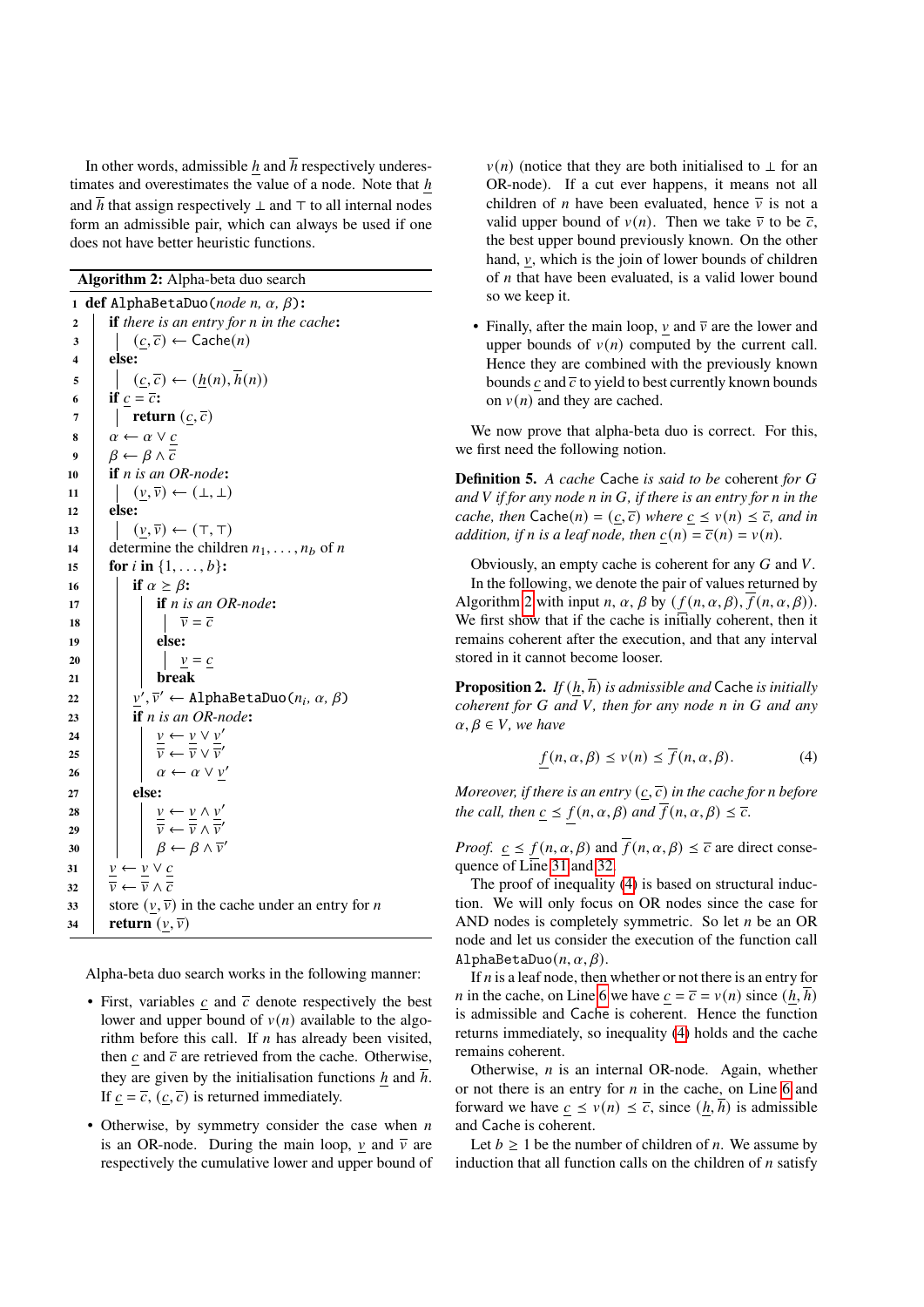inequality [\(4\)](#page-5-3) and maintain the coherence of the cache. Let  $k$  be the index of loop during which a break happens (if no break happens, then k is taken to be  $b + 1$ ). For  $1 \le i \le k - 1$ , let  $\underline{v}^i$  and  $\overline{v}^i$  denote the values returned by the function call on the child  $n_i$  during the *i*th loop. Then by induction assumption, inequality [\(4\)](#page-5-3) yields  $\underline{v}^{i} \le v(n_i) \le \overline{v}^{i}$ for  $1 \leq i \leq k-1$ .

Hence after the loop (i.e. just before Line [31\)](#page-5-1),

$$
\underline{v} = \bigvee_{i=1}^{k-1} \underline{v}^i \le \bigvee_{i=1}^{k-1} v(n_i) \le \bigvee_{i=1}^{b} v(n_i) = v(n).
$$

As for  $\overline{v}$ , we have two cases.

• No break happens, i.e.  $k = b + 1$ . Then

$$
\overline{v} = \bigvee_{i=1}^{b} \overline{v}^{i} \ge \bigvee_{i=1}^{b} v(n_{i}) = v(n).
$$

• Otherwise, a break happens, and  $\overline{v} = \overline{c} \ge v(n)$ .

So in both cases,  $\overline{v} > v(n)$ .

Therefore, after the final updates on Line [31](#page-5-1) and [32,](#page-5-2) we have  $v \le v(n) \le \overline{v}$ . As a result, the returned values of the function call AlphaBetaDuo $(n, \alpha, \beta)$  satisfy inequality [\(4\)](#page-5-3). And the cache remains coherent after the function call.  $\square$ 

We can now prove results parallel to those in Section [4.](#page-2-0)

<span id="page-6-4"></span>**Proposition 3.** *If*  $(h, \overline{h})$  *is admissible and* Cache *is initially coherent for G* and *V*, then for any node *n* in *G* and any  $\alpha, \beta \in V$  we have

<span id="page-6-0"></span>
$$
\beta \wedge (\alpha \vee f(n, \alpha, \beta)) = \beta \wedge (\alpha \vee \overline{f}(n, \alpha, \beta)).
$$
 (5)

*Proof.* Again, we will only focus on OR nodes since the case for AND nodes is symmetric.

If *n* is a leaf node, then  $f(n, \alpha, \beta) = \overline{f}(n, \alpha, \beta) = v(n)$ since  $(h, \overline{h})$  is admissible and Cache is coherent. Hence equality [\(5\)](#page-6-0) holds.

Otherwise, let  $b \ge 1$  be the number of children of *n*. We assume by induction that all function calls on the children of *n* satisfy inequality [\(5\)](#page-6-0). Let  $k$  be the index of loop during which a break happens (if no break happens, then  $k$  is taken to be  $b + 1$ ). For  $1 \le j \le k$ , let  $\underline{v}^j$  and  $\overline{v}^j$  denote the values returned by the function call on  $n_j$  during the jth loop. For  $0 \le i < k$ , let  $\underline{v}_i$ ,  $\overline{v}_i$ , and  $\alpha_i$  denote the value of  $\underline{v}$ ,  $\overline{v}$ , and  $\alpha$ after the *i*th loop. Then for  $0 \le i < k$ , we have  $\underline{v}_i = \bigvee_{j=1}^i \underline{v}^j$ ,  $\overline{v}_i = \bigvee_{j=1}^i \overline{v}^j$ , and  $\alpha_i = \alpha \vee \underline{c} \vee \underline{v}_i$ . In particular,  $\underline{v}_0 = \overline{v}_0 = \bot$ and  $\alpha_0 = \alpha \vee c$ . For  $1 \leq j \leq k$ , since function call on the child  $n_i$  has the form AlphaBetaDuo $(n_i, \alpha_i, \beta \wedge \overline{c})$ , by equality [\(5\)](#page-6-0), we have

$$
\beta \wedge \overline{c} \wedge (\alpha_j \vee \underline{v}^j) = \beta \wedge \overline{c} \wedge (\alpha_j \vee \overline{v}^j).
$$

Hence by distributivity, we have

<span id="page-6-3"></span>
$$
\beta \wedge \overline{c} \wedge \bigvee_{j=1}^{k-1} (\alpha_j \vee \underline{v}^j) = \beta \wedge \overline{c} \wedge \bigvee_{j=1}^{k-1} (\alpha_j \vee \overline{v}^j). \quad (6)
$$

We distinguish two cases.

• No break happens (i.e.  $k = b + 1$ ). Then

$$
\underline{f}(n, \alpha, \beta) = \underline{c} \vee \underline{v}_b = \underline{c} \vee \bigvee_{j=1}^b \underline{v}^j,
$$

$$
\overline{f}(n, \alpha, \beta) = \overline{c} \wedge \overline{v}_b = \overline{c} \wedge \bigvee_{j=1}^b \overline{v}^j.
$$

First notice that the distributivity of the lattice implies that for any  $x, y, z \in V$ ,

$$
x \lor (y \land z) = (x \lor y) \land (x \lor z) = x \lor (y \land (x \lor z)),
$$
  
(7)  

$$
x \land (y \lor z) = (x \land y) \lor (x \land z) = x \land (y \lor (x \land z)).
$$
  
(8)

Applying equalities [\(7\)](#page-6-1) and [\(8\)](#page-6-2), one has

$$
\beta \wedge (\alpha \vee \overline{f}(n, \alpha, \beta)) = \beta \wedge \left( \alpha \vee \left( \overline{c} \wedge \bigvee_{j=1}^{b} \overline{v}^{j} \right) \right)
$$

$$
= \beta \wedge \left( \alpha \vee \left( \overline{c} \wedge \left( \alpha \vee \bigvee_{j=1}^{b} \overline{v}^{j} \right) \right) \right)
$$

$$
= \beta \wedge \left( \alpha \vee \left( \beta \wedge \overline{c} \wedge \left( \alpha \vee \bigvee_{j=1}^{b} \overline{v}^{j} \right) \right) \right)
$$

<span id="page-6-2"></span><span id="page-6-1"></span>.

We will first focus on the term  $\beta \wedge \overline{c} \wedge (\alpha \vee \vee_{j=1}^b \overline{v}^j)$ . Our goal is to massage it into a form to which the induction assumption [\(6\)](#page-6-3) can apply.

Recall that for  $j \leq b$ ,  $\alpha_j = \alpha_0 \vee \underline{\nu}_j = \alpha_0 \vee \sqrt{\frac{j}{l-1} \underline{\nu}^l}$ . Hence,

$$
\bigvee_{j=1}^{b} (\alpha_j \vee \overline{v}^j) = \bigvee_{j=1}^{b} \left( \alpha_0 \vee \bigvee_{l=1}^{j} \underline{v}^l \vee \overline{v}^j \right)
$$

$$
= \alpha_0 \vee \bigvee_{j=1}^{b} \bigvee_{l=1}^{j} \underline{v}^l \vee \bigvee_{j=1}^{b} \overline{v}^j
$$

$$
= \alpha_0 \vee \bigvee_{j=1}^{b} \underline{v}^j \vee \bigvee_{j=1}^{b} \overline{v}^j
$$

$$
= \alpha_0 \vee \bigvee_{j=1}^{b} \underline{v}^j, \bigvee_{j=1}^{b}
$$

$$
= \alpha_0 \vee \bigvee_{j=1}^{b} \overline{v}^j,
$$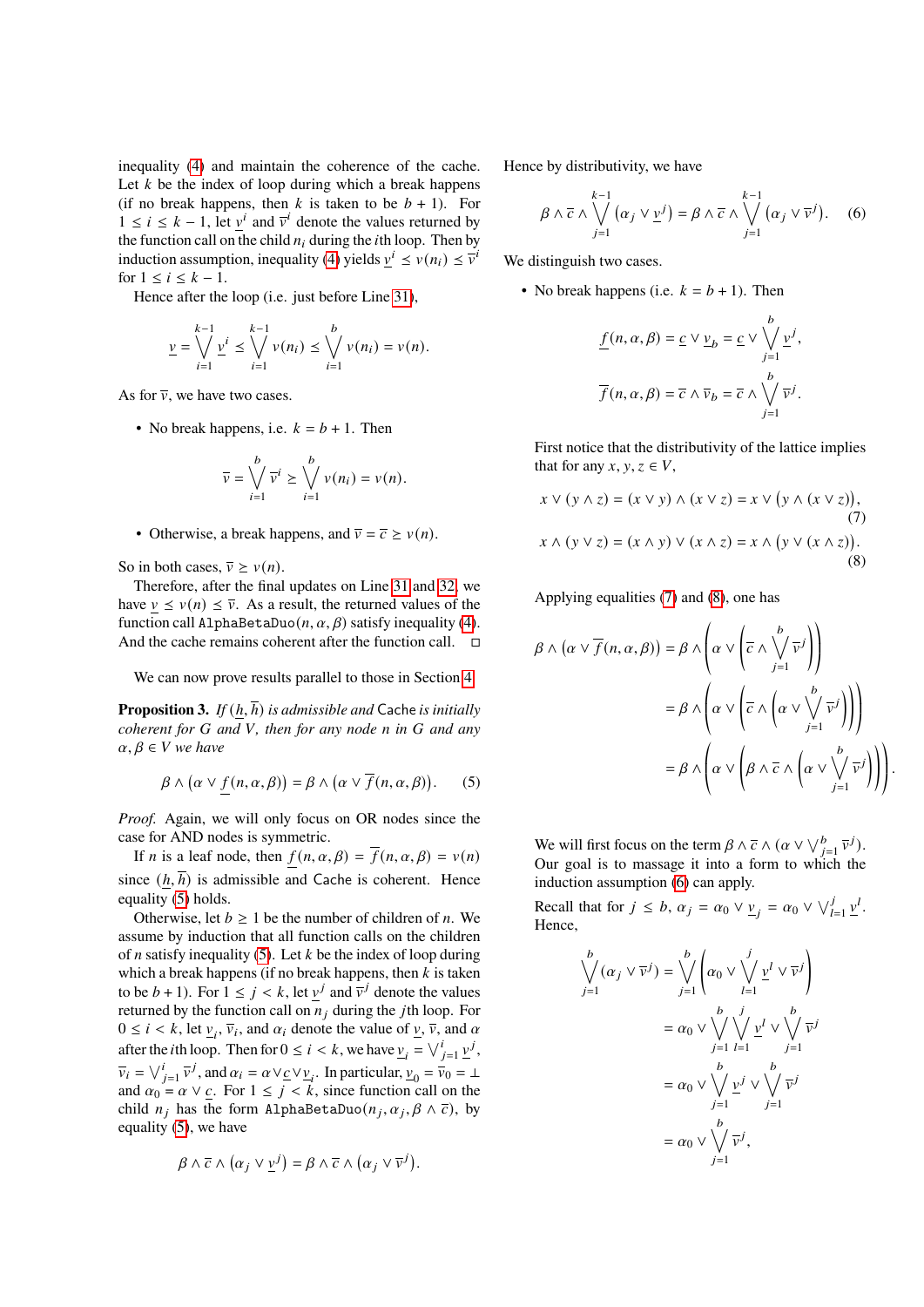where in the last equality we use the fact that by Propo-sition [2,](#page-5-5) we have  $v^j \le \overline{v}^j$  for any  $j \le b$ . Similarly, we have

$$
\bigvee_{j=1}^b (\alpha_j \vee \underline{v}^j) = \bigvee_{j=1}^b \left( \alpha_0 \vee \bigvee_{l=1}^j \underline{v}^l \vee \underline{v}^j \right) = \alpha_0 \vee \bigvee_{j=1}^b \underline{v}^j.
$$

Hence, by  $\alpha_0 = \alpha \vee c \ge \alpha$ , the two previous equalities, distributivity, and the induction assumption [\(6\)](#page-6-3),

$$
\beta \wedge \overline{c} \wedge \left(\alpha \vee \bigvee_{j=1}^{b} \overline{v}^{j}\right) \leq \beta \wedge \overline{c} \wedge \left(\alpha_{0} \vee \bigvee_{j=1}^{b} \overline{v}^{j}\right)
$$
\n
$$
= \beta \wedge \overline{c} \wedge \bigvee_{j=1}^{b} (\alpha_{j} \vee \overline{v}^{j})
$$
\n
$$
= \beta \wedge \overline{c} \wedge \bigvee_{j=1}^{b} (\alpha_{j} \vee \underline{v}^{j})
$$
\n
$$
= \beta \wedge \overline{c} \wedge \left(\alpha_{0} \vee \bigvee_{j=1}^{b} \underline{v}^{j}\right)
$$
\n
$$
\leq \beta \wedge \left(\alpha_{0} \vee \bigvee_{j=1}^{b} \underline{v}^{j}\right).
$$

Therefore, applying again equalities [\(7\)](#page-6-1) and [\(8\)](#page-6-2) yields

$$
\beta \wedge (\alpha \vee \overline{f}(n, \alpha, \beta))
$$
\n
$$
= \beta \wedge \left( \alpha \vee \left( \beta \wedge \overline{c} \wedge \left( \alpha \vee \bigvee_{j=1}^{b} \overline{v}^{j} \right) \right) \right)
$$
\n
$$
\leq \beta \wedge \left( \alpha \vee \left( \beta \wedge \left( \alpha_{0} \vee \bigvee_{j=1}^{b} \underline{v}^{j} \right) \right) \right)
$$
\n
$$
= \beta \wedge \left( \alpha \vee \alpha_{0} \vee \bigvee_{j=1}^{b} \underline{v}^{j} \right)
$$
\n
$$
= \beta \wedge \left( \alpha \vee \underline{c} \vee \bigvee_{j=1}^{b} \underline{v}^{j} \right)
$$
\n
$$
= \beta \wedge (\alpha \vee f(n, \alpha, \beta)).
$$

• A break happens (i.e.  $1 \le k \le b$ ). Then  $\overline{f}(n, \alpha, \beta) =$  $\overline{c}$  and  $\underline{f}(n, \alpha, \beta) = \underline{c} \vee \underline{v}_{k-1}$ . Since a break happens during the kth loop, according to Line [16](#page-5-6) in Algo-rithm [2](#page-5-0) we have  $\beta \wedge \overline{c} \le \alpha_{k-1} = \alpha \vee \underline{c} \vee \underline{v}_{k-1}$ . Hence by distributivity,

$$
\beta \land (\alpha \lor \overline{f}(n, \alpha, \beta)) = \beta \land (\alpha \lor \overline{c})
$$
  
=  $\beta \land (\alpha \lor (\beta \land \overline{c}))$   
 $\leq \beta \land (\alpha \lor (\alpha \lor \underline{c} \lor \underline{v}_{k-1}))$   
=  $\beta \land (\alpha \lor f(n, \alpha, \beta)).$ 

Therefore, no matter a break happens or not, we have

$$
\beta \wedge (\alpha \vee \overline{f}(n, \alpha, \beta)) \leq \beta \wedge (\alpha \vee \underline{f}(n, \alpha, \beta)).
$$

On the other hand, by Proposition [2,](#page-5-5)  $\overline{f}(n, \alpha, \beta) \geq$  $f(n, \alpha, \beta)$ , which means

$$
\beta \wedge (\alpha \vee \overline{f}(n, \alpha, \beta)) \geq \beta \wedge (\alpha \vee f(n, \alpha, \beta)).
$$

As a consequence, equality [\(5\)](#page-6-0) holds.  $□$ 

**Corollary 2.** *If* (ℎ, ℎ) *is admissible and* Cache *is initially coherent for* G and V, then for any node n in G and any  $\underline{v}, \overline{v} \in V$  satisfying  $\underline{v} \le v(n) \le \overline{v}$ , we have  $v(n) = \overline{v} \wedge ( \underline{v} \vee \overline{v})$  $f(n, \underline{v}, \overline{v}) = \overline{v} \wedge (\underline{v} \vee \overline{f}(n, \underline{v}, \overline{v}))$ . In particular,  $v(n) =$  $f(n, \perp, \perp) = \overline{f}(n, \perp, \perp).$ 

*Proof.* By Proposition [2,](#page-5-5)  $\underline{f}(n, \underline{v}, \overline{v}) \le v(n) \le \overline{f}(n, \underline{v}, \overline{v}).$ Using  $\overline{v} \wedge (\underline{v} \vee v(n)) = v(n)$ , we get

$$
\overline{v} \wedge (\underline{v} \vee \underline{f}(n, \underline{v}, \overline{v})) \leq v(n) \leq \overline{v} \wedge (\underline{v} \vee \overline{f}(n, \underline{v}, \overline{v})).
$$

These inequalities are in fact equalities since from Proposi-tion [3](#page-6-4) we have  $\overline{v} \wedge (\underline{v} \vee f(n, \underline{v}, \overline{v})) = \overline{v} \wedge (\underline{v} \vee \overline{f}(n, \underline{v}, \overline{v}))$ .  $\Box$ 

# <span id="page-7-0"></span>**6 Experiments**

To assess the efficiency of alpha-beta duo (hereafter 'ABD'), we ran experiments comparing it to three other algorithms:

- alpha-beta without cache (Algorithm [1,](#page-3-0) 'AB' for short);
- an alpha-beta search which only caches the value computed for a node if no cut is found during the search in the subtree rooted at this node (hereafter 'ABC');
- a minimax search algorithm without alpha-beta pruning, but with a cache (hereafter 'MMC').

The code of ABD was slightly optimized by refining the values computed on Lines [31](#page-5-1) and [32](#page-5-2) with the corresponding bounds of all fully explored children. It is easy to show that this preserves the correctness of the algorithm.

For all experiments, we measured the number of nodes of the DAG visited at least once, the total number of node visits (equivalently, the total number of recursive calls), and the time taken for solving the problem. Intuitively, we expect ABD to be better than ABC, ABC to be better than MMC (because MMC does not use alpha-beta pruning), and MMC to be better than AB (because the latter does not cache its results and hence, recomputes several times for the same node).

We used two synthetic sets of benchmarks. The first (hereafter 'random') consists of random DAGs of the same kind as the one in Figure [1.](#page-2-1) Random DAGs with parameters  $d$  (depth),  $b$  (branching factor), and  $v$  (number of variables) are generated in the following manner: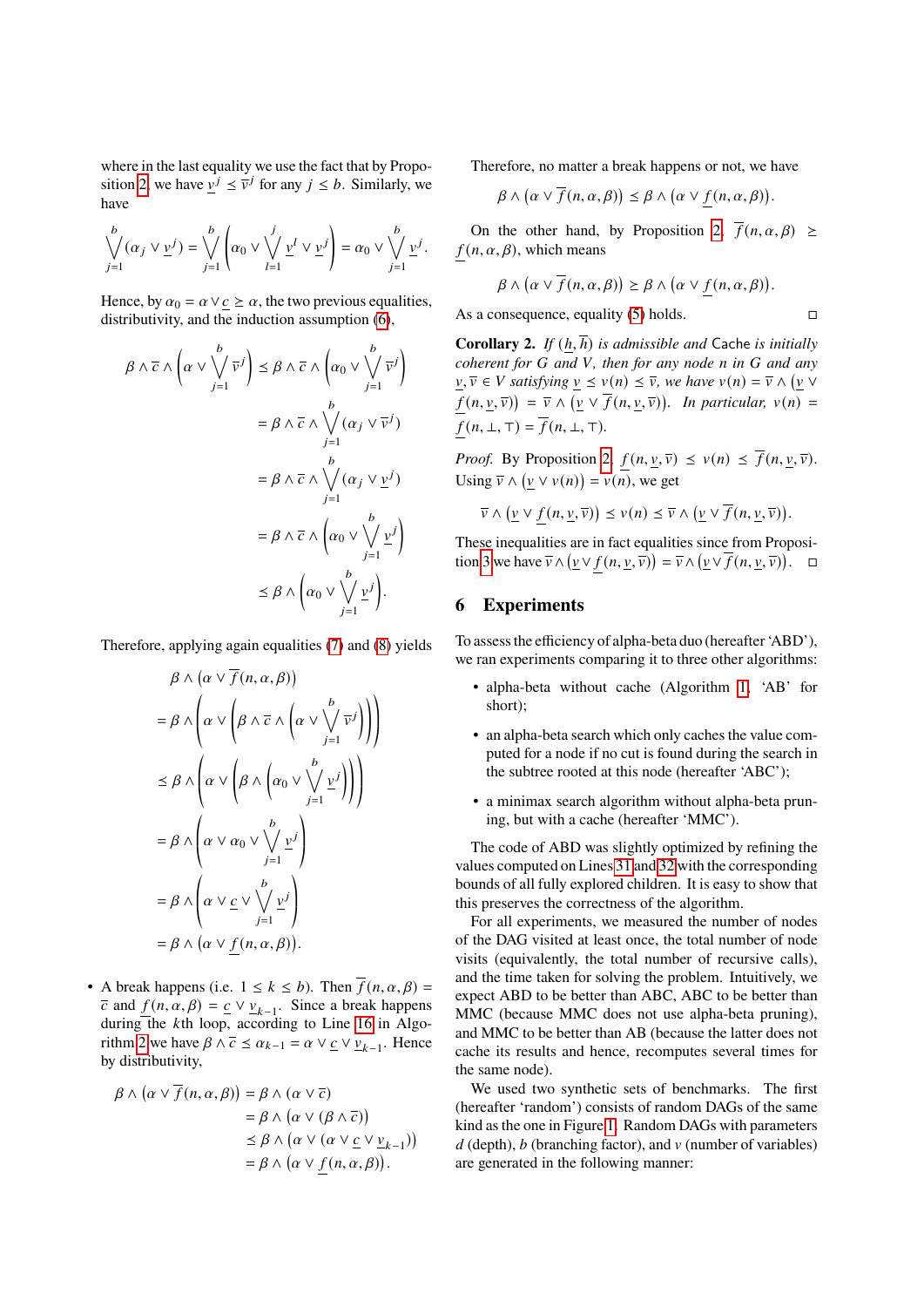- $d$  layers  $0, 1, \ldots, d 1$  are built: layer  $i$  consists of  $3^{\min(i, \frac{3d}{2} - i)}$  nodes (which yields diamond-shapes DAGs);
- from each node  $n$ , a set of  $b$  nodes is randomly chosen from nodes in the next layer to be  $C(n)$ ;
- each internal node is labelled AND or OR at random;
- the value of each terminal node is a uniformly drawn subset of  $\{1, \ldots, v\}$ , or equivalently a random Boolean vector of length  $v$ .

We also consider strictly alternating DAGs, in which all nodes in layer  $i$  are OR-nodes (respectively AND-nodes) if  $i$  is even (respectively odd). In particular, the root is an OR-node.

The second set of benchmarks consists of a simplified version of the card game Bridge that we call 'racing'. There are two players, MIN and MAX. Each has a hand of h cards drawn uniformly from the deck  $\{1, \ldots, d\}$  where  $d \ge$ 2h. Players only see their own hand. MIN begins the game. During each trick, the player who begins plays a card from her hand, the other sees it and plays a card in turn. The player who played the highest card wins this trick and starts the next one. No new card is ever drawn from the deck. The game ends when the players have no more cards or when one has won in total  $g$  tricks. MAX wins if she is the first one to reach  $g$  tricks. For the benchmark, each instance with parameter  $h$ ,  $d$ , and  $g$  consists of a randomly drawn hand with  $h$  cards for MAX and a randomly drawn card that is supposed to be played by MIN during the first trick. Notice that when  $d > 2h$ , each player has incomplete information. We use evaluation of AND-OR DAGs to compute optimal strategies for MAX against the best defence adversary model defined in [\[6\]](#page-9-5).

In games with incomplete information where  $S$  is the set of all possible hidden configurations, [\[6,](#page-9-5) [7\]](#page-9-6) define the maxmin value of player MAX to be the set of all subsets  $S'$  of  $S$  such that there is a uniform strategy winning in any configuration of  $S'$ . [\[9\]](#page-10-7) shows that computing this value amounts to evaluate the game DAG with the lattice  $(2^{2^S}, \leq, \sqcap, \cup)$ . Intuitively, using ∪ at OR-nodes models the fact that player MAX can choose any child as her strategy, and ⊓ at AND-nodes models the fact that a strategy must be robust to all adversarial strategies, hence a strategy wins in  $s \in S$  if and only if it wins in s whatever action her opponent chooses.

In the same setting of games with incomplete information, one can also be interested in non-uniform strategies which allow player MAX's actions to depend on the hidden information. This can be useful for computing heuristic values of for the game with incomplete information. It can be seen that the set of all configurations for which there is a non-uniform winning strategy can be computed as the value of the game DAG with the lattice  $(2^S, \subseteq, \cap, \cup)$ .

Hence, for both benchmarks, we consider the two lattices  $(2^{2^S}, \sqcap, \cup)$  and  $(2^S, \cap, \cup)$ . In 'random',  $S = \{1, ..., v\}$ , while in 'racing'  $S$  is the set of all possible hands of player MIN.

For space reasons, we only give the most representative results, in terms of computation time. For each parameter setting and each algorithm, we averaged over 10 runs. Figure [3](#page-8-0) shows two examples where, as can be expected, it is more efficient to cache bounds, even more to perform cuts, and still more to compute and store two bounds per node. On the top plot, the gain of using ABD is exponential: with the branching factor increasing, ABD gets a better advantage of computing and caching two bounds. On the bottom plot, ABC and AB (not represented) are exponentially worse, and ABD is better than MMC when the branching factor is high.



<span id="page-8-0"></span>Figure 3: Experimental results on random (top) and racing (bottom). Top:  $d = 15$ ,  $v = 10$  (varying b), alternating DAGs. Bottom:  $d = 20$ ,  $g = 5$  (varying h). The lattice is  $2^S$  in both cases.

Now Figure [4](#page-9-7) shows two examples where it turns out that it is not always better to use alpha-beta pruning with cache.

On the top plot, not caching results at all turns out to be better: the overhead due to the additional operations from the lattice  $2^{2^S}$  (which are necessary to maintain the cache) seems to compensate the advantage of ABC or ABD in terms of number of visited nodes and recursive calls (the curves are reversed for this metrics, not shown here).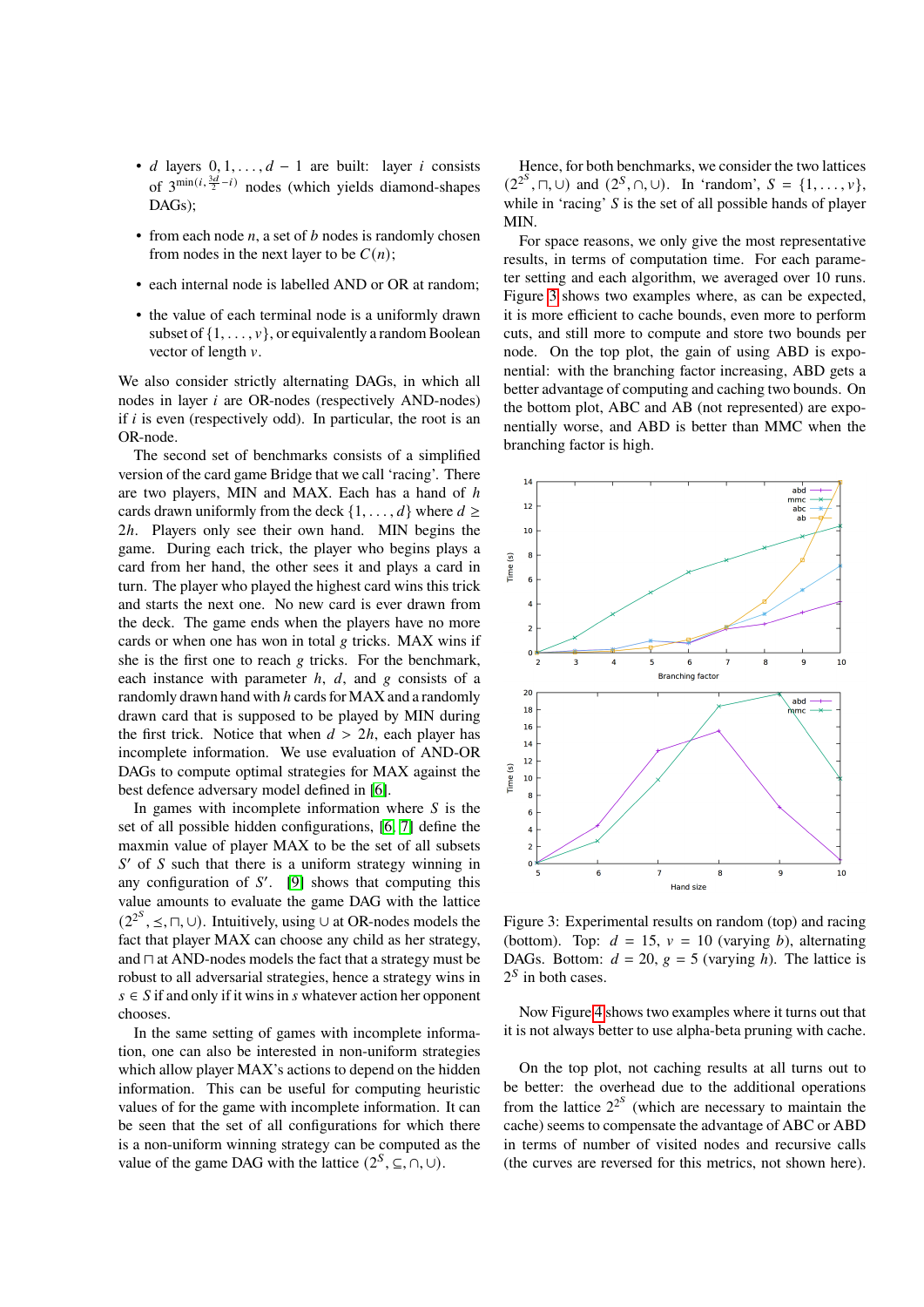

<span id="page-9-7"></span>Figure 4: Experimental results on random (top) and racing (bottom). Top:  $d = 15$ ,  $b = 4$  (varying v), alternating DAGs, lattice  $2^{2^s}$ . Bottom:  $h = 7$ ,  $g = 5$  (varying d), lattice  $2^S$ .

On the bottom plot, it turns out that sometimes alpha-beta pruning even degrades performance. Again, this is due to the overhead of manipulating values from a large lattice (for a fixed hand size, the lattice grows exponentially with the deck size).

To complete these results, let us mention that in most experiments, the numbers of nodes explored and visited by each method are ordered as expected, with ratios varying from linear to exponential. In particular, for these metrics, ABD is most of the time better, and often much better, than the other three algorithms.

Summarising, ABD seems to provide a real gain in (brute) performance for DAGs with high branching factors. Contrastingly, when ∧ and ∨ from the lattice are too expensive to compute (as is the case in some large lattices), it may sometimes be better not to use cache and alphabeta pruning together, due to the overhead to maintain the coherence of the cache.

# **7 Conclusion**

We investigated alpha-beta search for AND-OR DAGs with values from a lattice, which has direct applications such as solving games with incomplete information. We have extended previous formal analyses, in particular to the use of

heuristic as initialisation functions. Then we have proposed a new algorithm named 'alpha-beta duo', which caches both a lower and an upper bound of the value of each visited node, and we have formally proved its correctness. Experiments show that it is more efficient than other algorithms in terms of number of visited nodes and recursive calls. As for time efficiency, alpha-beta duo turns out to be more efficient than other algorithms for DAGs with large branching factors and reasonably-sized lattices. As an interesting conclusion, our experiments also put forth that in other cases, it may be better not to use a cache with alpha-beta pruning.

Our future work includes algorithmic optimisations for alpha-beta search with cache applied to games with incomplete information. We will also investigate the use of efficient knowledge representations [\[1,](#page-9-8) [18\]](#page-10-13) to accelerate lattice operations in such context. Another perspective is to apply our work to games with multiple criteria instead of scalar outcomes.

# **References**

- <span id="page-9-8"></span>[1] Meghyn Bienvenu, Hélène Fargier, and Pierre Marquis. Knowledge Compilation in the Modal Logic S5. In *Proc. 24th AAAI Conference on Artificial Intelligence (AAAI 2010)*, pages 261–266, 2010.
- <span id="page-9-2"></span>[2] Tristan Cazenave and Véronique Ventos. The  $\alpha\mu$ search algorithm for the game of bridge. In *Proc. Monte Carlo Search International Workshop*, pages 1–16. Springer, 2020.
- <span id="page-9-4"></span>[3] Pallab Dasgupta, P. P. Chakrabarti, and S. C. De Sarkar. Searching game trees under a partial order. *Artif. Intell.*, 82(1-2):237–257, 1996.
- <span id="page-9-3"></span>[4] Brian A. Davey and Hilary A. Priestley. *Introduction to Lattices and Order*. Cambridge University Press, 2nd edition, 2002.
- <span id="page-9-1"></span>[5] Stefan Edelkamp. Representing and reducing uncertainty for enumerating the belief space to improve endgame play in skat. In *Proc. 24th European Conference on Artificial Intelligence (ECAI 2020)*, pages 395–402. IOS Press, 2020.
- <span id="page-9-5"></span>[6] Ian Frank and David A. Basin. Search in games with incomplete information: A case study using bridge card play. *Artif. Intell.*, 100(1-2):87–123, 1998.
- <span id="page-9-6"></span>[7] Ian Frank and David A. Basin. A theoretical and empirical investigation of search in imperfect information games. *Theor. Comput. Sci.*, 252(1-2):217–256, 2001.
- <span id="page-9-0"></span>[8] M Ginsberg and Alan Jaffray. Alpha-beta pruning under partial orders. In Richard Nowakowski, editor,